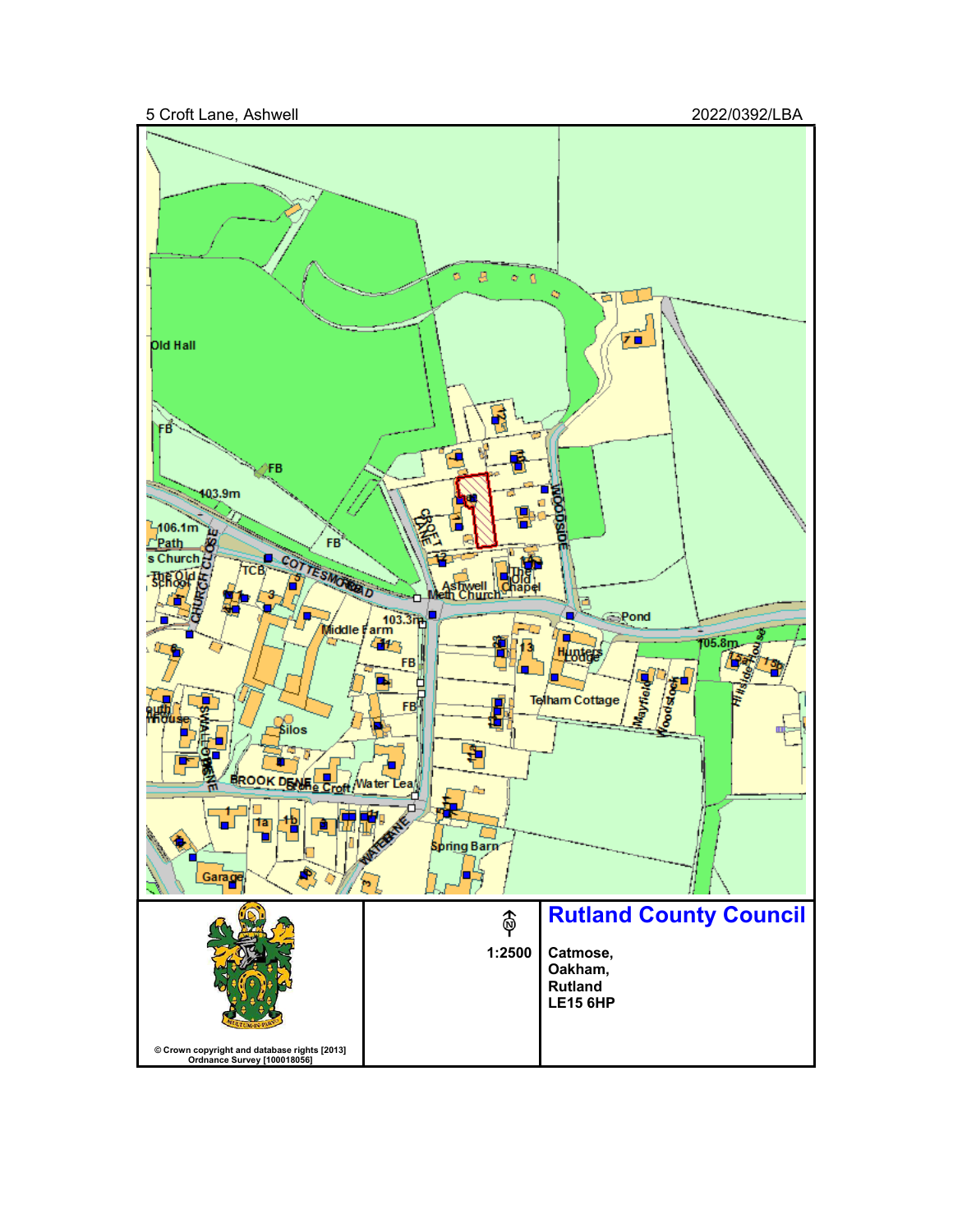| Application:                        | 2022/0392/LBA                            |                                |                | <b>ITEM4</b> |
|-------------------------------------|------------------------------------------|--------------------------------|----------------|--------------|
| Proposal:                           | <b>Single Storey rear extension</b>      |                                |                |              |
| Address:                            | 5 Croft Lane, Ashwell, Rutland, LE15 7LL |                                |                |              |
| Applicant:                          | <b>Mrs. Pam Smith</b>                    | Parish                         | <b>Ashwell</b> |              |
| Agent:                              |                                          | Ward                           | <b>Exton</b>   |              |
| Reason for presenting to Committee: |                                          | Applicant is a member of staff |                |              |
| Date of Committee:                  |                                          | 24th May 2022                  |                |              |
| Determination Date:                 |                                          | 23rd May 2022                  |                |              |
| Agreed Extension of Time Date:      |                                          | 27th May 2022                  |                |              |

# **EXECUTIVE SUMMARY**

**The extension is of a size, form and appearance which would preserve the Listed Building and its setting whilst not impacting adversely on the character of the Ashwell Conservation Area.** 

# **RECOMMENDATION**

**Recommendation:** Approve subject to the following conditions:-

- 1. The works shall begin before the expiration of 3 years from the date of this consent. Reason: To comply with the requirements of Section 18(1) of the Planning (Listed Buildings and Conservation Areas) Act 1990, as amended by the Planning and Compulsory Purchase Act 2004.
- 2. The works hereby permitted shall not be carried out except in complete accordance with the details shown on the submitted plans, 03, 004, 07, 08 and 09. Reason: For the avoidance of doubt and in the interests of proper planning.
- 3. The development hereby permitted shall be constructed entirely of the materials details of which are stated on the submitted application form. Reason: To ensure that materials of an acceptable quality appropriate to the area are used.
- 4. The rooflights to be used in the development hereby approved shall be of a Conservation type only.
	- Reason: To protect the character of the listed building.

# **Site & Surroundings**

1. The property is a Grade II Listed Building in the Ashwell conservation area. The application site is accessible off Woodside (Private drive) which itself is off the northern side of Cottesmore Road.

# **Proposal**

- 2. The proposal seeks consent for the erection of a single storey extension. The proposal includes a mono-pitched lean-to extension on the northern (rear elevation) facing the rear garden.
- 3. The proposal is a lean-to extension 2.5 metres deep by 3.9 metres high to eaves of 2.3 metres. It includes a double-glazed timber window on the eastern elevation with matching Georgian bar fenestration to be similar in appearance to the windows on the existing eastern elevation of the listed building.
- 4. The extension will be 6 metres wide. It will be clad in reclaimed bricks to match with reclaimed clay rosemary tiles to match the existing roof of the listed building.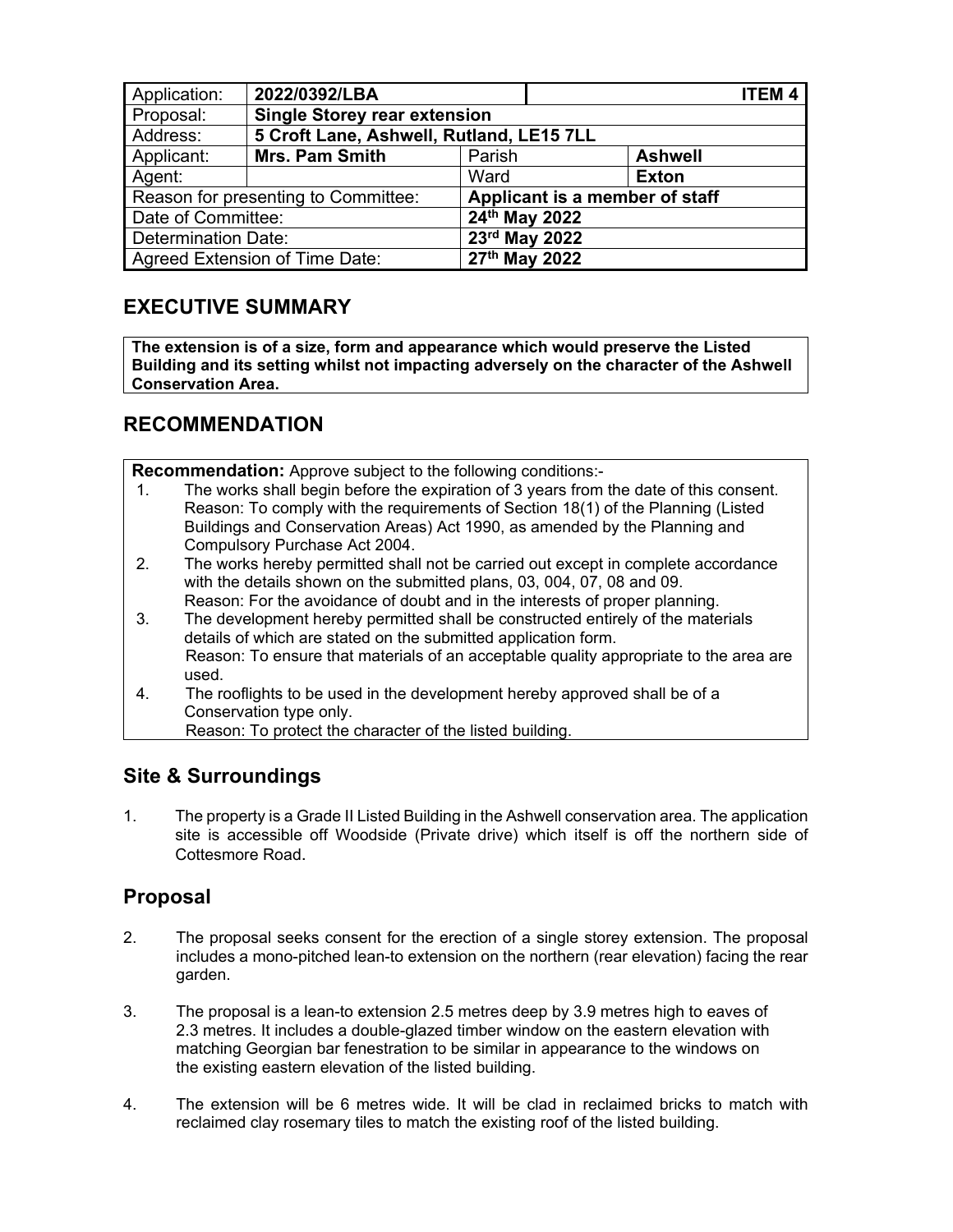- 5. The northern elevation will include timber French doors facing the garden. The lean-to will attach onto the wide Chimney breast being set back approximately 1.2 metres from the main eastern façade.
- 6. The roof will include a cut-out around the existing bathroom window (with lead cladding) and include a conservation style rooflight set in a rosemary clay tiled roof like application with lead cladding surround.

# **Relevant Planning History**

7. No relevant planning history

### **Planning Guidance and Policy**

### **National Planning Policy Framework (NPPF) 2019**

Chapter 12 - Achieving well-designed places

Chapter 16 - Conserving and enhancing the historic environment

#### **Site Allocations and Policies DPD (2014)**

- SP15 Design and Amenity
- SP20 The Historic Environment

### **Core Strategy DPD (2011)**

- CS19 Promoting Good Design
- CS22 The Historic and Cultural Environment

### **Officer Evaluation**

#### Impact of the use on the character of the area

- 8. The Local Planning Authority is required to ensure that special regard to preserving the Listed Buildings and their settings about Section 66 of the Planning (Listed Buildings and Conservation Areas) Act 1990 (the 'Act').
- 9. Furthermore, the importance of considering the impact of development on the significance of designated heritage assets is expressed in the National Planning Policy Framework (NPPF 2019). The NPPF advises that development and alterations to designated assets and their settings can cause harm. These policies ensure the protection and enhancement of historic buildings and environments. Proposals that preserve those elements of the setting that make a positive contribution to or better reveal the significance should be treated favourably.
- 10. The proposal for the extension being small in footprint and scale and being located in a position which will not be prominent within the main streetscene would be sympathetic to the character and appearance of the building. It would, therefore, not detract from the appearance of the Listed building itself or this part of the Ashwell Conservation Area generally.